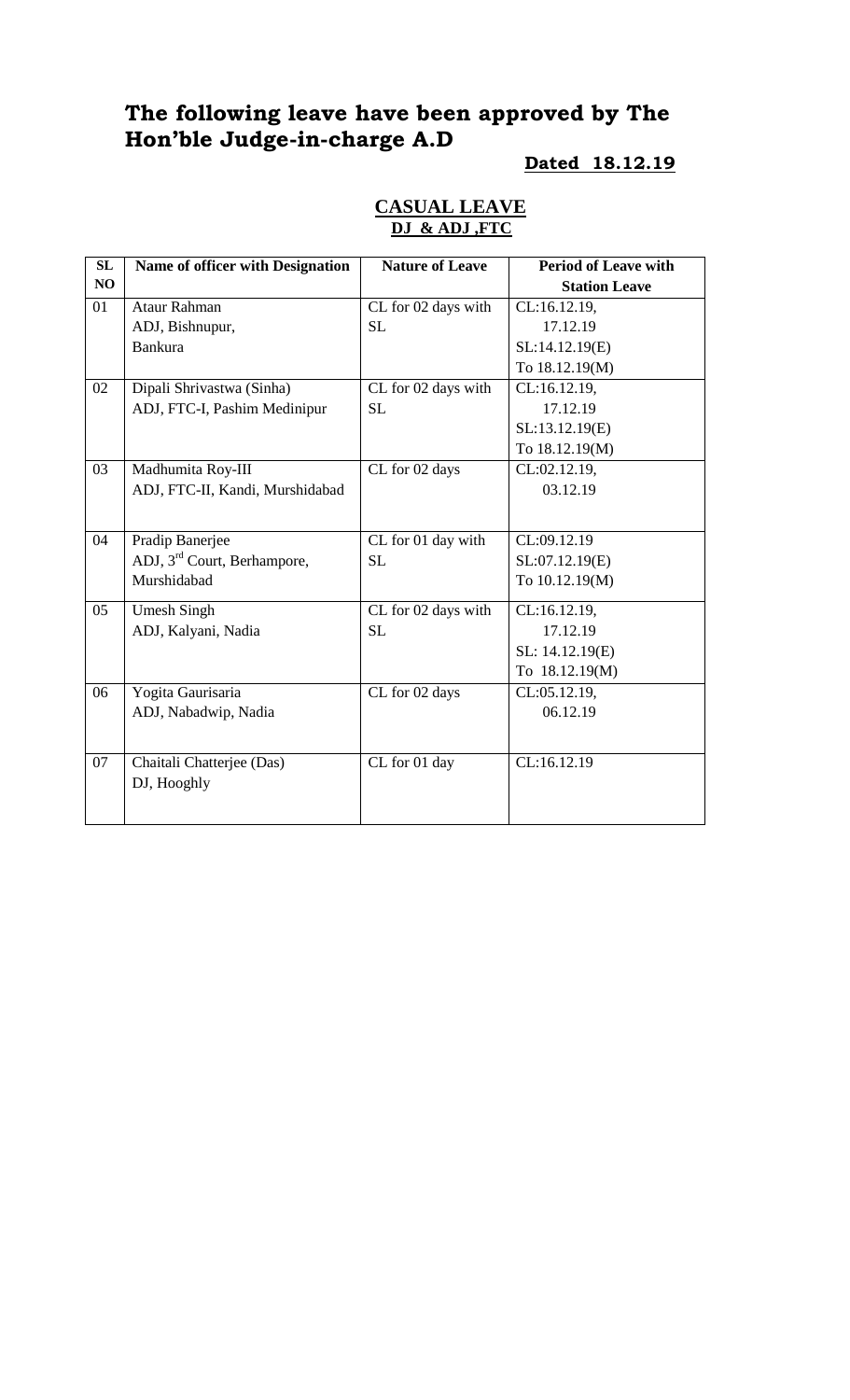| 08 | Archita Bandyopadhyay                          | CL for 01 day      | CL:11.12.19    |
|----|------------------------------------------------|--------------------|----------------|
|    | ADJ, 5 <sup>th</sup> Court, Barasat, 24pgs(N)  |                    |                |
|    |                                                |                    |                |
|    |                                                |                    |                |
| 09 | <b>Baishnab Sarkar</b>                         | CL for 01 day      | CL:11.12.19    |
|    | ADJ, FTC-IV, Barasat, 24pgs(N)                 |                    |                |
|    |                                                |                    |                |
|    |                                                |                    |                |
| 10 | Kaberi Basu                                    | CL for 01 day with | CL:16.12.19    |
|    | ADJ, 18 <sup>th</sup> Court, Alipore, 24pgs(S) | <b>SL</b>          | SL:13.12.19(E) |
|    |                                                |                    | To 17.12.19(M) |
|    |                                                |                    |                |
| 11 | Mandakranta Saha                               | CL for 01 day      | CL:07.12.19    |
|    | ADJ, FTC-II, Malda                             |                    |                |
|    |                                                |                    |                |
| 12 | <b>Mahitosh Dutta</b>                          | CL for 01 day      | CL:13.12.19    |
|    |                                                |                    |                |
|    | ADJ, 6 <sup>th</sup> Court, Barasat, 24pgs(N)  |                    |                |
|    |                                                |                    |                |
| 13 | Prodip Barman                                  | CL for 01 day with | CL:13.12.19    |
|    | ADJ, FTC-II, Basirhat, 24pgs(N)                | <b>SL</b>          | SL:12.12.19(E) |
|    |                                                |                    | To 14.12.19(M) |
|    |                                                |                    |                |
| 14 | Sutapa Saha                                    | CL for 01 day      | CL:11.12.19    |
|    | ADJ, $8^{th}$ Court, Alipore, 24pgs(S)         |                    |                |
|    |                                                |                    |                |
|    |                                                |                    |                |
| 15 | Tania Ghosh                                    | CL for 02 days     | CL:10.12.19,   |
|    | ADJ on probation attached to DJ,               |                    | 11.12.19       |
|    | Alipore, 24pgs(S)                              |                    |                |
|    |                                                |                    |                |

Humbly submitted

Sd/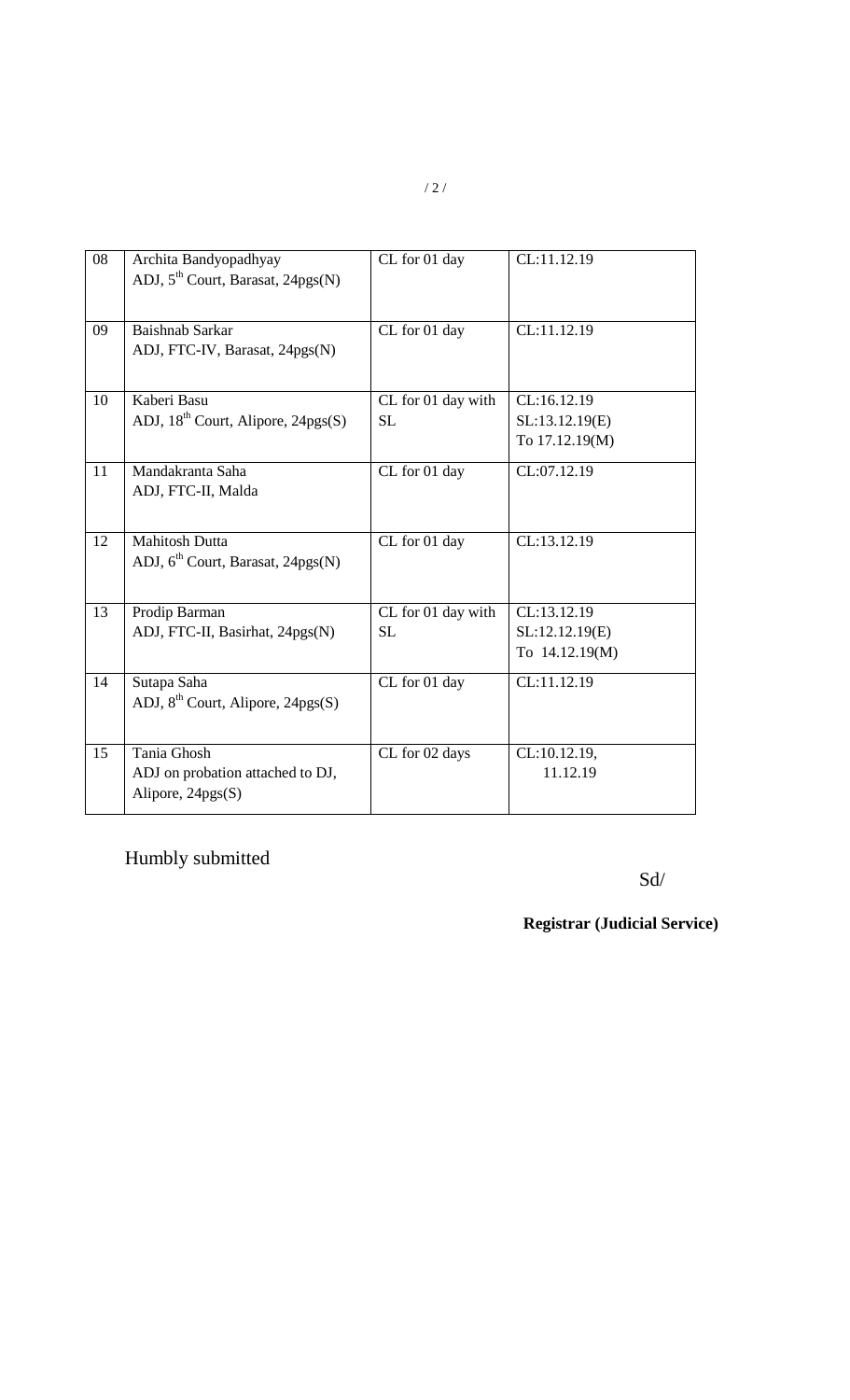# **The following leave have been approved by The Hon'ble Judge-in-charge A.D**

# **Dated 18.12.19**

#### **CASUAL LEAVE DJ & ADJ ,FTC**

| SL | <b>Name of officer with Designation</b>       | <b>Nature of Leave</b> | <b>Period of Leave with</b> |
|----|-----------------------------------------------|------------------------|-----------------------------|
| NO |                                               |                        | <b>Station Leave</b>        |
| 01 | Malati Karmakar                               | CL for 02 days         | CL:18.12.19,                |
|    | ADJ, 4 <sup>th</sup> Court, Barasat, 24pgs(N) |                        | 19.12.19                    |
|    |                                               |                        |                             |
| 02 | Priyajit Chatterjee                           | CL for 01 day          | CL:19.12.19                 |
|    | ADJ, FTC, Kalyyani, Nadia                     |                        |                             |
|    |                                               |                        |                             |
| 03 | Rashid Alam                                   | CL for 02 days         | CL:18.12.19,                |
|    | ADJ, Malbazar, Jalpaguri                      |                        | 19.12.19                    |
|    |                                               |                        |                             |
| 04 | Suparna Bandyopadhyay                         | CL for 01 day with     | CL:24.12.19                 |
|    | ADJ, FTC-I, Alipurduar, Jalpaiguri            | <b>SL</b>              | SL:23.12.19(E)              |
|    |                                               |                        | To 02.01.19(M)              |
|    |                                               |                        |                             |
| 05 | <b>Manas Basu</b>                             | CL for 01 day with     | CL:21.12.19                 |
|    | ADJ, 2 <sup>nd</sup> Court, Krishnagar, Nadia | SL.                    | SL: 20.12.19(E)             |
|    |                                               |                        | To 22.12.19(M)              |
|    |                                               |                        |                             |

Humbly submitted

Sd/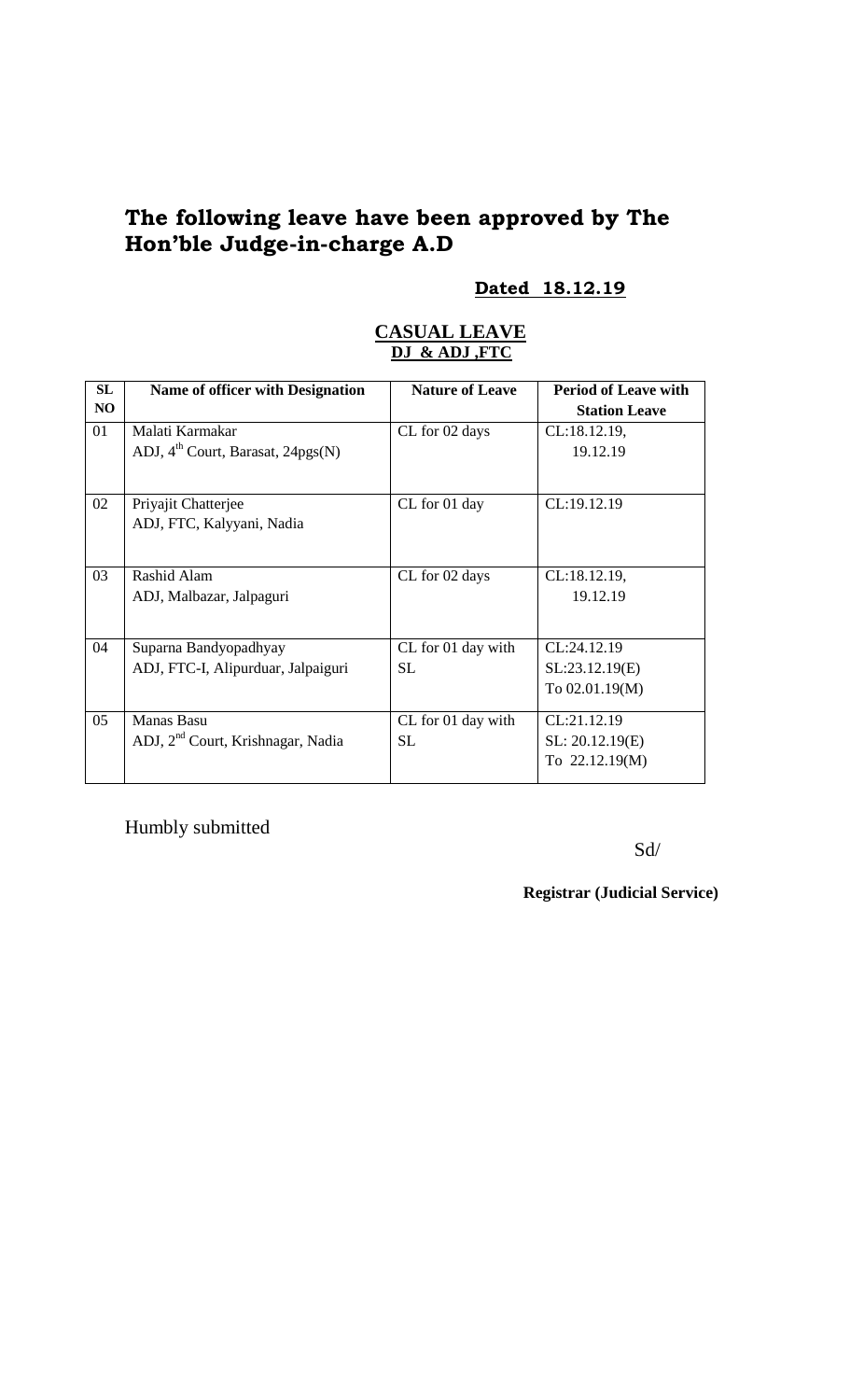#### **The following leave have been approved by the Hon'ble Judge-in-Charge A.D.**

#### **Dated : 18.12.2019**

# **ACJM**

| <b>SL NO</b> | Name of officer with<br><b>Designation</b>                | <b>Nature of Leave</b>   | <b>Period of Leave with Station</b><br><b>Leave</b> |
|--------------|-----------------------------------------------------------|--------------------------|-----------------------------------------------------|
| -01.         | Smt. Euepundee Lepcha<br>ACJM, Bidhannagar, 24 Pgs<br>(N) | Earned Leave for 13 days | From 23.12.2019 to 04.01.2020                       |

### **JM**

| <b>SL NO</b> | Name of officer with<br><b>Designation</b>                         | <b>Nature of Leave</b>          | <b>Period of Leave with Station</b><br><b>Leave</b> |
|--------------|--------------------------------------------------------------------|---------------------------------|-----------------------------------------------------|
| 02.          | Smt. Nilanjana Ghosh<br>JM, 3 <sup>rd</sup> Court, Ranaghat, Nadia | Child Care Leave for 16<br>days | From 16.12.2019 to 31.12.2019                       |

# **CJ(JD)**

| <b>SL NO</b>   | Name of officer with<br><b>Designation</b>                                             | <b>Nature of Leave</b> | <b>Period of Leave with Station</b><br>Leave             |
|----------------|----------------------------------------------------------------------------------------|------------------------|----------------------------------------------------------|
| 0 <sup>3</sup> | Smt. Sarmistha Bose<br>$CJ(JD)$ , 1 <sup>st</sup> Court, Asansol,<br>Paschim Bardhaman |                        | Earned Leave for 02 days   From 23.12.2019 to 24.12.2019 |

Humbly submitted Sd/-